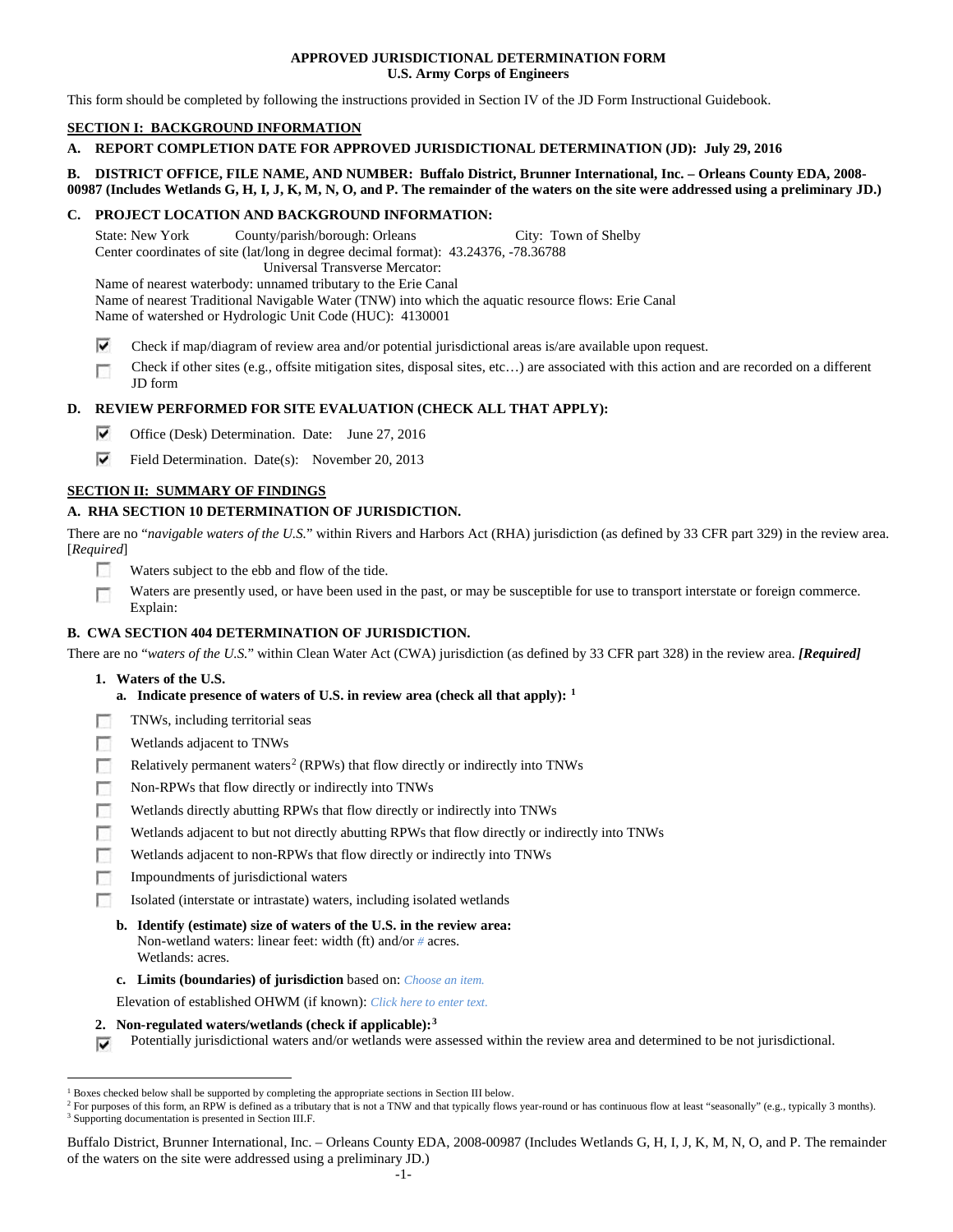Explain: A review of in-house GIS resources and site visit conducted on November 20, 2013 revealed Wetland G (0.02 acres), H (0.02 acres), I (0.02 acres), J (0.06 acres), K (0.01 acres), M (0.10 acres), N (0.05 acres) are isolated wetlands. These wetlands are man-made open water areas with wetland fringes on steep slopes. These wetlands were used as gravel washing basins in the past. No surface flow, culvert outlets, or shallow subsurface connections were observed at any of these wetlands. Although these wetlands are relatively close to Tributary B, these wetland areas are isolated and do not overflow or drain into Tributary B or any of the manmade tributaries on the site. None of these wetlands have an ecological nexus to nearby Tributary B. These wetlands are open deep water basins with no flow and no outlets whereas Tributary B is a RPW situated within a forest canopy with perennial flows. The wetlands and Tributary B provide different habitats for different types of wildlife. For these reasons the wetlands listed above are determined to be hydrologically and ecologically isolated from other waters of the U.S. and are not jurisdictional.

Two additional non-regulated waters on the property include Wetland O (0.05 acres) and Wetland P (0.01 acres) which are stormwater management ponds located adjacent to and directly east of the recent expansion of the Brunner International facility. A site inspection performed on June 4, 2008 determined this area to be uplands and outside of wetlands regulated by USACE. These stormwater ponds were excavated wholly in uplands, drain only uplands, and do not carry a relatively permanent flow of water to other waters.

In conclusion, Wetland G, H, I, J, K, M, N, O, and P have no potential to affect interstate commerce under 328.3(a)(3)(i-iii). (See Section IV.B of this form.)

### **SECTION III: CWA ANALYSIS**

### **A. TNWs AND WETLANDS ADJACENT TO TNWs**

**The agencies will assert jurisdiction over TNWs and wetlands adjacent to TNWs. If the aquatic resource is a TNW, complete Section III.A.1 and Section III.D.1. only; if the aquatic resource is a wetland adjacent to a TNW, complete Sections III.A.1 and 2 and Section III.D.1.; otherwise, see Section III.B below**.

**1. TNW** 

Identify TNW: *Click here to enter text.*

Summarize rationale supporting determination: *Click here to enter text.*

#### **2. Wetland adjacent to TNW**

Summarize rationale supporting conclusion that wetland is "adjacent": *Click here to enter text.*

#### **B. CHARACTERISTICS OF TRIBUTARY (THAT IS NOT A TNW) AND ITS ADJACENT WETLANDS (IF ANY):**

**This section summarizes information regarding characteristics of the tributary and its adjacent wetlands, if any, and it helps determine whether or not the standards for jurisdiction established under Rapanos have been met.** 

**The agencies will assert jurisdiction over non-navigable tributaries of TNWs where the tributaries are "relatively permanent waters" (RPWs), i.e. tributaries that typically flow year-round or have continuous flow at least seasonally (e.g., typically 3 months). A wetland that directly abuts an RPW is also jurisdictional. If the aquatic resource is not a TNW, but has year-round (perennial) flow, skip to Section III.D.2. If the aquatic resource is a wetland directly abutting a tributary with perennial flow, skip to Section III.D.4.**

**A wetland that is adjacent to but that does not directly abut an RPW requires a significant nexus evaluation. Corps districts and EPA regions will include in the record any available information that documents the existence of a significant nexus between a relatively permanent tributary that is not perennial (and its adjacent wetlands if any) and a traditional navigable water, even though a significant nexus finding is not required as a matter of law.**

**If the waterbody[4](#page-1-0) is not an RPW, or a wetland directly abutting an RPW, a JD will require additional data to determine if the waterbody has a significant nexus with a TNW. If the tributary has adjacent wetlands, the significant nexus evaluation must consider the tributary in combination with all of its adjacent wetlands. This significant nexus evaluation that combines, for analytical purposes, the tributary and all of its adjacent wetlands is used whether the review area identified in the JD request is the tributary, or its adjacent wetlands, or both. If the JD covers a tributary with adjacent wetlands, complete Section III.B.1 for the tributary, Section III.B.2 for any onsite wetlands, and Section III.B.3 for all wetlands adjacent to that tributary, both onsite and offsite. The determination whether a significant nexus exists is determined in Section III.C below.**

- **1. Characteristics of non-TNWs that flow directly or indirectly into TNW**
	- **(i) General Area Conditions:** Watershed size: *# Choose an item.* Drainage area: *# Choose an item.*

Average annual rainfall: *Click here to enter text.* Average annual snowfall: *Click here to enter text.*

- **(ii) Physical Characteristics:**
	- (a) Relationship with TNW:
		- Tributary flows directly into TNW.

<span id="page-1-0"></span> <sup>4</sup> Note that the Instructional Guidebook contains additional information regarding swales, ditches, washes, and erosional features generally and in the arid West.

Buffalo District, Brunner International, Inc. – Orleans County EDA, 2008-00987 (Includes Wetlands G, H, I, J, K, M, N, O, and P. The remainder of the waters on the site were addressed using a preliminary JD.)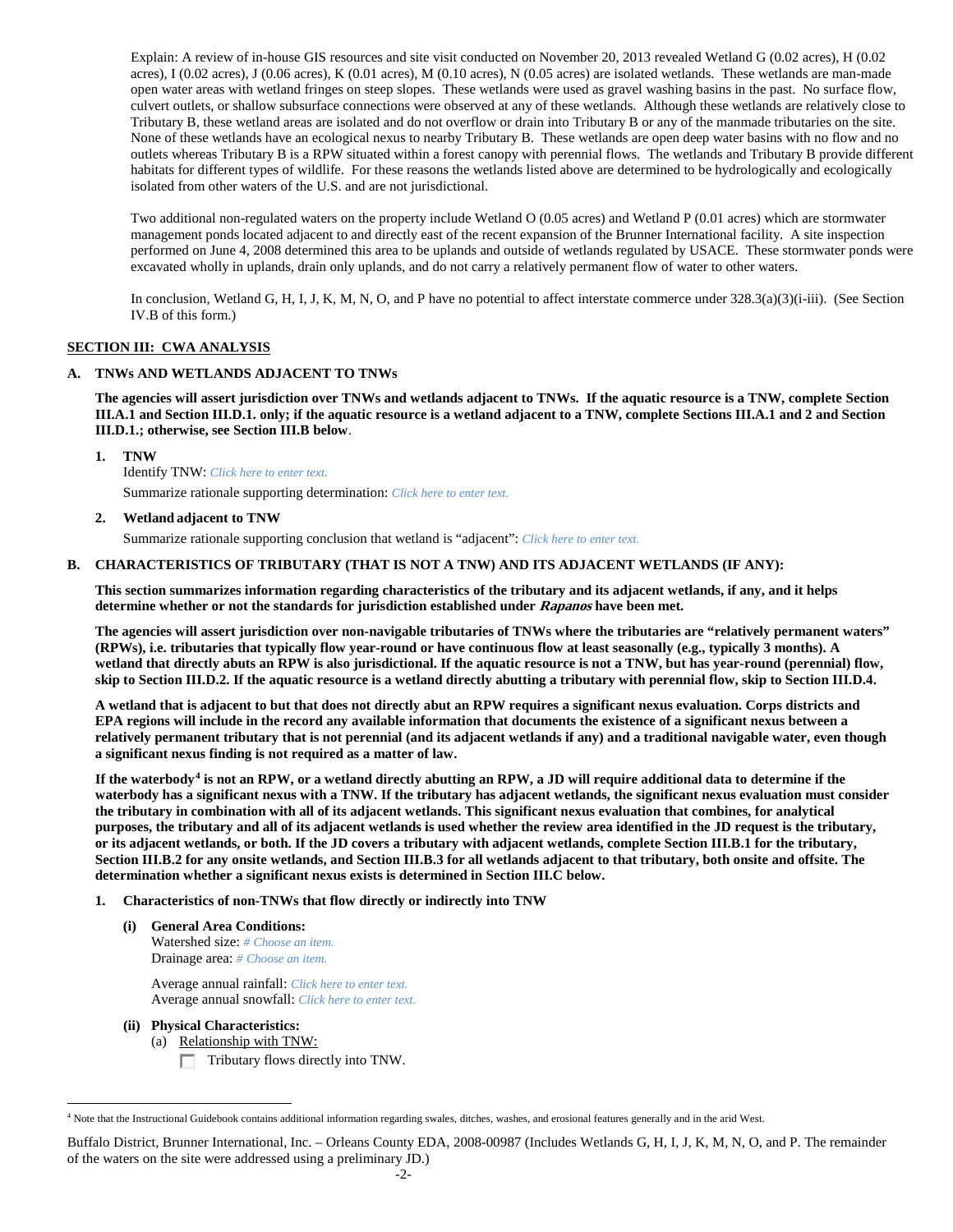|                                                                                                                                                                                                                                                                 | Tributary flows through <i>Choose an item</i> . tributaries before entering TNW.                                                                                                                                                                                                                                                                                                           |  |  |  |  |  |  |  |
|-----------------------------------------------------------------------------------------------------------------------------------------------------------------------------------------------------------------------------------------------------------------|--------------------------------------------------------------------------------------------------------------------------------------------------------------------------------------------------------------------------------------------------------------------------------------------------------------------------------------------------------------------------------------------|--|--|--|--|--|--|--|
|                                                                                                                                                                                                                                                                 | Project waters are <i>Choose an item.</i> river miles from TNW.<br>Project waters are <i>Choose an item</i> . river miles from RPW.<br>Project waters are <i>Choose an item.</i> aerial (straight) miles from TNW.<br>Project waters are <i>Choose an item.</i> aerial (straight) miles from RPW.<br>Project waters cross or serve as state boundaries. Explain: Click here to enter text. |  |  |  |  |  |  |  |
|                                                                                                                                                                                                                                                                 | Identify flow route to TNW <sup>5</sup> :<br>Tributary stream order, if known: Click here to enter text.                                                                                                                                                                                                                                                                                   |  |  |  |  |  |  |  |
| (b) General Tributary Characteristics (check all that apply):                                                                                                                                                                                                   |                                                                                                                                                                                                                                                                                                                                                                                            |  |  |  |  |  |  |  |
|                                                                                                                                                                                                                                                                 | <b>Tributary</b> is:<br>Natural                                                                                                                                                                                                                                                                                                                                                            |  |  |  |  |  |  |  |
|                                                                                                                                                                                                                                                                 | Artificial (man-made). Explain:                                                                                                                                                                                                                                                                                                                                                            |  |  |  |  |  |  |  |
|                                                                                                                                                                                                                                                                 | Manipulated (man-altered). Explain: Click here to enter text.                                                                                                                                                                                                                                                                                                                              |  |  |  |  |  |  |  |
|                                                                                                                                                                                                                                                                 | <b>Tributary</b> properties with respect to top of bank (estimate):<br>Average width: Click here to enter text.<br>Average depth: Click here to enter text.<br>Average side slopes: Choose an item.                                                                                                                                                                                        |  |  |  |  |  |  |  |
|                                                                                                                                                                                                                                                                 | Primary tributary substrate composition (check all that apply):                                                                                                                                                                                                                                                                                                                            |  |  |  |  |  |  |  |
|                                                                                                                                                                                                                                                                 | Silts<br>L.<br>Sands<br>Concrete                                                                                                                                                                                                                                                                                                                                                           |  |  |  |  |  |  |  |
|                                                                                                                                                                                                                                                                 | Cobbles<br>Gravel<br>Muck<br>L.                                                                                                                                                                                                                                                                                                                                                            |  |  |  |  |  |  |  |
|                                                                                                                                                                                                                                                                 | Bedrock<br>$\mathcal{L}$<br>Vegetation. Type/% cover: Click here to enter text.                                                                                                                                                                                                                                                                                                            |  |  |  |  |  |  |  |
|                                                                                                                                                                                                                                                                 | Other. Explain: Click here to enter text.                                                                                                                                                                                                                                                                                                                                                  |  |  |  |  |  |  |  |
|                                                                                                                                                                                                                                                                 | Tributary condition/stability [e.g., highly eroding, sloughing banks]. Explain: Click here to enter text.<br>Tributary geometry: Choose an item.<br>Tributary gradient (approximate average slope): Click here to enter text.                                                                                                                                                              |  |  |  |  |  |  |  |
| $(c)$ Flow:<br>Tributary provides for: Choose an item.<br>Estimate average number of flow events in review area/year: Choose an item.<br>Describe flow regime: Click here to enter text.<br>Other information on duration and volume: Click here to enter text. |                                                                                                                                                                                                                                                                                                                                                                                            |  |  |  |  |  |  |  |
|                                                                                                                                                                                                                                                                 | Surface flow is: Confined Characteristics: Click here to enter text.                                                                                                                                                                                                                                                                                                                       |  |  |  |  |  |  |  |
|                                                                                                                                                                                                                                                                 | Subsurface flow: Choose an item. Explain findings: Click here to enter text.<br>Dye (or other) test performed: Click here to enter text.                                                                                                                                                                                                                                                   |  |  |  |  |  |  |  |
| Tributary has (check all that apply):<br>Bed and banks<br>OHWM <sup>6</sup> (check all indicators that apply):                                                                                                                                                  |                                                                                                                                                                                                                                                                                                                                                                                            |  |  |  |  |  |  |  |
|                                                                                                                                                                                                                                                                 | clear, natural line impressed on the bank $\Box$<br>the presence of litter and debris<br>. .                                                                                                                                                                                                                                                                                               |  |  |  |  |  |  |  |
|                                                                                                                                                                                                                                                                 | changes in the character of soil<br>destruction of terrestrial vegetation                                                                                                                                                                                                                                                                                                                  |  |  |  |  |  |  |  |
|                                                                                                                                                                                                                                                                 | the presence of wrack line<br>shelving                                                                                                                                                                                                                                                                                                                                                     |  |  |  |  |  |  |  |
|                                                                                                                                                                                                                                                                 | sediment sorting<br>vegetation matted down, bent, or absent $\Box$                                                                                                                                                                                                                                                                                                                         |  |  |  |  |  |  |  |
|                                                                                                                                                                                                                                                                 | leaf litter disturbed or washed away<br>scour                                                                                                                                                                                                                                                                                                                                              |  |  |  |  |  |  |  |
|                                                                                                                                                                                                                                                                 | sediment deposition<br>multiple observed or predicted flow events<br>water staining                                                                                                                                                                                                                                                                                                        |  |  |  |  |  |  |  |
|                                                                                                                                                                                                                                                                 | abrupt change in plant community Click here to enter text.<br>other (list): Click here to enter text.                                                                                                                                                                                                                                                                                      |  |  |  |  |  |  |  |
|                                                                                                                                                                                                                                                                 | Discontinuous OHWM. <sup>7</sup> Explain: Click here to enter text.                                                                                                                                                                                                                                                                                                                        |  |  |  |  |  |  |  |
|                                                                                                                                                                                                                                                                 |                                                                                                                                                                                                                                                                                                                                                                                            |  |  |  |  |  |  |  |

If factors other than the OHWM were used to determine lateral extent of CWA jurisdiction (check all that apply):

<span id="page-2-0"></span> <sup>5</sup> Flow route can be described by identifying, e.g., tributary a, which flows through the review area, to flow into tributary b, which then flows into TNW.

<span id="page-2-1"></span><sup>6</sup> A natural or man-made discontinuity in the OHWM does not necessarily sever jurisdiction (e.g., where the stream temporarily flows underground, or where the OHWM has been removed by development or agricultural practices). Where there is a break in the OHWM that is unrelated to the waterbody's flow regime (e.g., flow over a rock outcrop or through a culvert), the agencies will look for indicators of flow above and below the break. 7 Ibid.

<span id="page-2-2"></span>Buffalo District, Brunner International, Inc. – Orleans County EDA, 2008-00987 (Includes Wetlands G, H, I, J, K, M, N, O, and P. The remainder of the waters on the site were addressed using a preliminary JD.)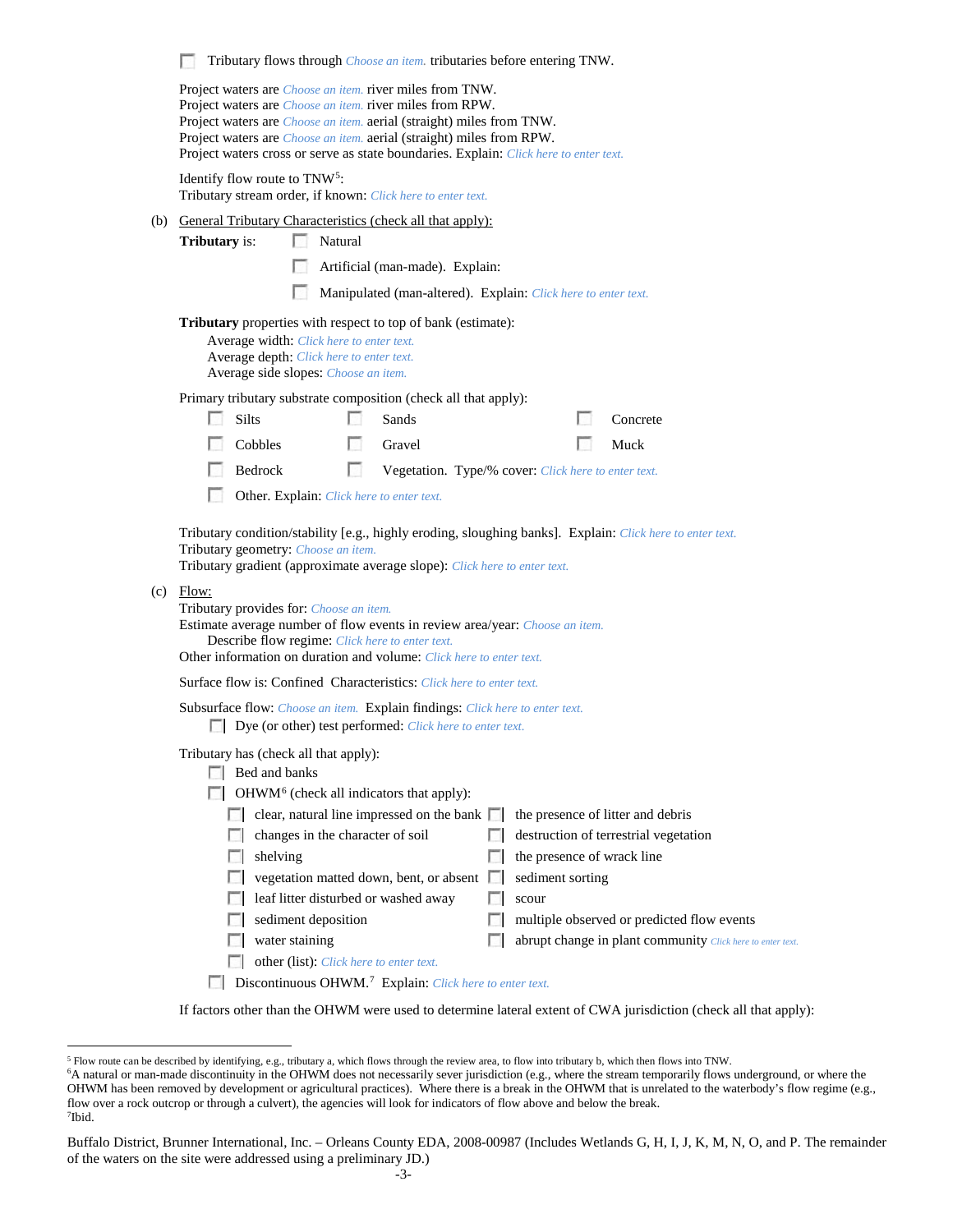|  |  | High Tide Line indicated by: |  |
|--|--|------------------------------|--|
|  |  |                              |  |

| High Tide Line indicated by: | Mean High Water Mark indicated by: |  |
|------------------------------|------------------------------------|--|
|                              |                                    |  |

- oil or scum line along shore objects  $\Box$  survey to available datum;
- $\Box$  fine shell or debris deposits (foreshore)  $\Box$  physical markings;
- $\Box$  physical markings/characteristics  $\Box$  vegetation lines/changes in vegetation types.
- $\Box$  tidal gauges
- other (list): *Click here to enter text.*

# **(iii) Chemical Characteristics:**

Characterize tributary (e.g., water color is clear, discolored, oily film; water quality; general watershed characteristics, etc.). Explain: water color is clear

Identify specific pollutants, if known: *Click here to enter text.*

# **(iv) Biological Characteristics. Channel supports (check all that apply):**

- Riparian corridor. Characteristics (type, average width):
- Wetland fringe. Characteristics: *Click here to enter text.*
- $\Box$  Habitat for:
	- Federally Listed species. Explain findings: *Click here to enter text*.
	- Fish/spawn areas. Explain findings: *Click here to enter text.*
	- Other environmentally-sensitive species. Explain findings: *Click here to enter text.*
	- Aquatic/wildlife diversity. Explain findings: Amphibians and other wildlife that utilize seasonal or intermittent tributaries.

### **2. Characteristics of wetlands adjacent to non-TNW that flow directly or indirectly into TNW**

- **(i) Physical Characteristics:**
	- (a) General Wetland Characteristics:
		- Properties: Wetland size: *Click here to enter text.* Wetland type. Explain: *Click here to enter text.* Wetland quality. Explain: *Click here to enter text.*
	- (b) General Flow Relationship with Non-TNW: Flow is: *Choose an item.* Explain: *Click here to enter text.*

Surface flow is: *Choose an item.*

Characteristics: *Click here to enter text.*

# Subsurface flow: *Choose an item.* Explain findings:

Dye (or other) test performed: *Click here to enter text.*

- (c) Wetland Adjacency Determination with Non-TNW:
	- $\Box$  Directly abutting
	- $\Box$  Not directly abutting
		- Discrete wetland hydrologic connection. Explain: *Click here to enter text.*
		- Ecological connection. Explain: *Click here to enter text.*
		- Separated by berm/barrier. Explain: *Click here to enter text.*
- (d) Proximity (Relationship) to TNW
	- Project wetlands are *Choose an item.* river miles from TNW. Project waters are *Choose an item.* aerial (straight) miles from TNW. Flow is from: *Choose an item.*

Estimate approximate location of wetland as within the *Choose an item.* floodplain.

- **(ii) Chemical Characteristics:**
	- Characterize wetland system (e.g., water color is clear, brown, oil film on surface; water quality; general watershed characteristics; etc.). Explain: *Click here to enter text.*

Identify specific pollutants, if known: *Click here to enter text.*

# **(iii) Biological Characteristics. Wetland supports (check all that apply):**

- Riparian buffer. Characteristics (type, average width): *Click here to enter text.*
- Vegetation type/percent cover. Explain: *Click here to enter text.*
- $\Box$  Habitat for:
	- Federally Listed species. Explain findings: *Click here to enter text*.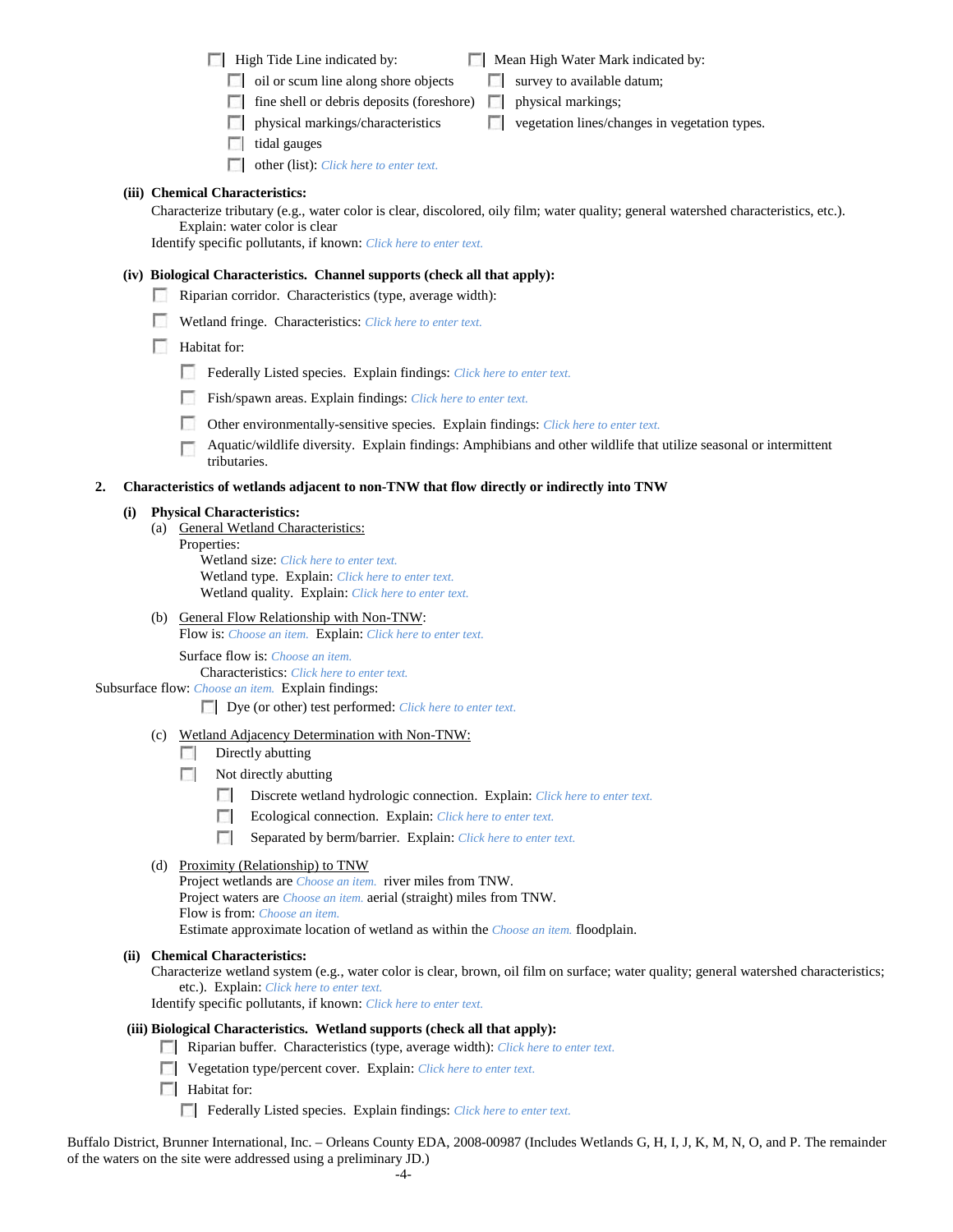- Fish/spawn areas. Explain findings: *Click here to enter text.*
- Other environmentally-sensitive species. Explain findings: *Click here to enter text.*
- Aquatic/wildlife diversity. Explain findings: *Click here to enter text.*

### **3. Characteristics of all wetlands adjacent to the tributary (if any)**

All wetland(s) being considered in the cumulative analysis: *Choose an item.* Approximately *#* acres in total are being considered in the cumulative analysis. For each wetland, specify the following:

| Directly abuts? $(Y/N)$ | Size (in acres) | Directly abuts? $(Y/N)$ | Size (in acres) |
|-------------------------|-----------------|-------------------------|-----------------|
|                         |                 | Y/N                     |                 |
| Y/N                     |                 | Y/N                     |                 |
| Y/N                     |                 | Y/N                     |                 |
|                         |                 | Y/N                     |                 |

Summarize overall biological, chemical and physical functions being performed: *Click here to enter text.*

#### **C. SIGNIFICANT NEXUS DETERMINATION**

**A significant nexus analysis will assess the flow characteristics and functions of the tributary itself and the functions performed by any wetlands adjacent to the tributary to determine if they significantly affect the chemical, physical, and biological integrity of a TNW. For each of the following situations, a significant nexus exists if the tributary, in combination with all of its adjacent wetlands, has more than a speculative or insubstantial effect on the chemical, physical and/or biological integrity of a TNW. Considerations when evaluating significant nexus include, but are not limited to the volume, duration, and frequency of the flow of water in the tributary and its proximity to a TNW, and the functions performed by the tributary and all its adjacent wetlands. It is not appropriate to determine significant nexus based solely on any specific threshold of distance (e.g. between a tributary and its adjacent wetland or between a tributary and the TNW). Similarly, the fact an adjacent wetland lies within or outside of a floodplain is not solely determinative of significant nexus.** 

#### **Draw connections between the features documented and the effects on the TNW, as identified in the** *Rapanos* **Guidance and discussed in the Instructional Guidebook. Factors to consider include, for example:**

- Does the tributary, in combination with its adjacent wetlands (if any), have the capacity to carry pollutants or flood waters to TNWs, or to reduce the amount of pollutants or flood waters reaching a TNW?
- Does the tributary, in combination with its adjacent wetlands (if any), provide habitat and lifecycle support functions for fish and other species, such as feeding, nesting, spawning, or rearing young for species that are present in the TNW?
- Does the tributary, in combination with its adjacent wetlands (if any), have the capacity to transfer nutrients and organic carbon that support downstream foodwebs?
- Does the tributary, in combination with its adjacent wetlands (if any), have other relationships to the physical, chemical, or biological integrity of the TNW?

#### *Note: the above list of considerations is not inclusive and other functions observed or known to occur should be documented below:*

- **1. Significant nexus findings for non-RPW that has no adjacent wetlands and flows directly or indirectly into TNWs.** Explain findings of presence or absence of significant nexus below, based on the tributary itself, then go to Section III.D: *Click here to enter text.*
- **2. Significant nexus findings for non-RPW and its adjacent wetlands, where the non-RPW flows directly or indirectly into TNWs.**  Explain findings of presence or absence of significant nexus below, based on the tributary in combination with all of its adjacent wetlands, then go to Section III.D: *Click here to enter text.*
- **3. Significant nexus findings for wetlands adjacent to an RPW but that do not directly abut the RPW.** Explain findings of presence or absence of significant nexus below, based on the tributary in combination with all of its adjacent wetlands, then go to Section III.D: *Click here to enter text.*

## **D. DETERMINATIONS OF JURISDICTIONAL FINDINGS. THE SUBJECT WATERS/WETLANDS ARE (CHECK ALL THAT APPLY):**

- **1. TNWs and Adjacent Wetlands.** Check all that apply and provide size estimates in review area:
	- TNWs: *#* linear feet *#* width (ft), Or, *#* acres.
	- **Wetlands adjacent to TNWs:** # acres.

### **2. RPWs that flow directly or indirectly into TNWs.**

- Tributaries of TNWs where tributaries typically flow year-round are jurisdictional. Provide data and rationale indicating that tributary is perennial:
- Tributaries of TNW where tributaries have continuous flow "seasonally" (e.g., typically three months each year) are jurisdictional. Data supporting this conclusion is provided at Section III.B. Provide rationale indicating that tributary flows seasonally: *Click here to enter text.*

Provide estimates for jurisdictional waters in the review area (check all that apply):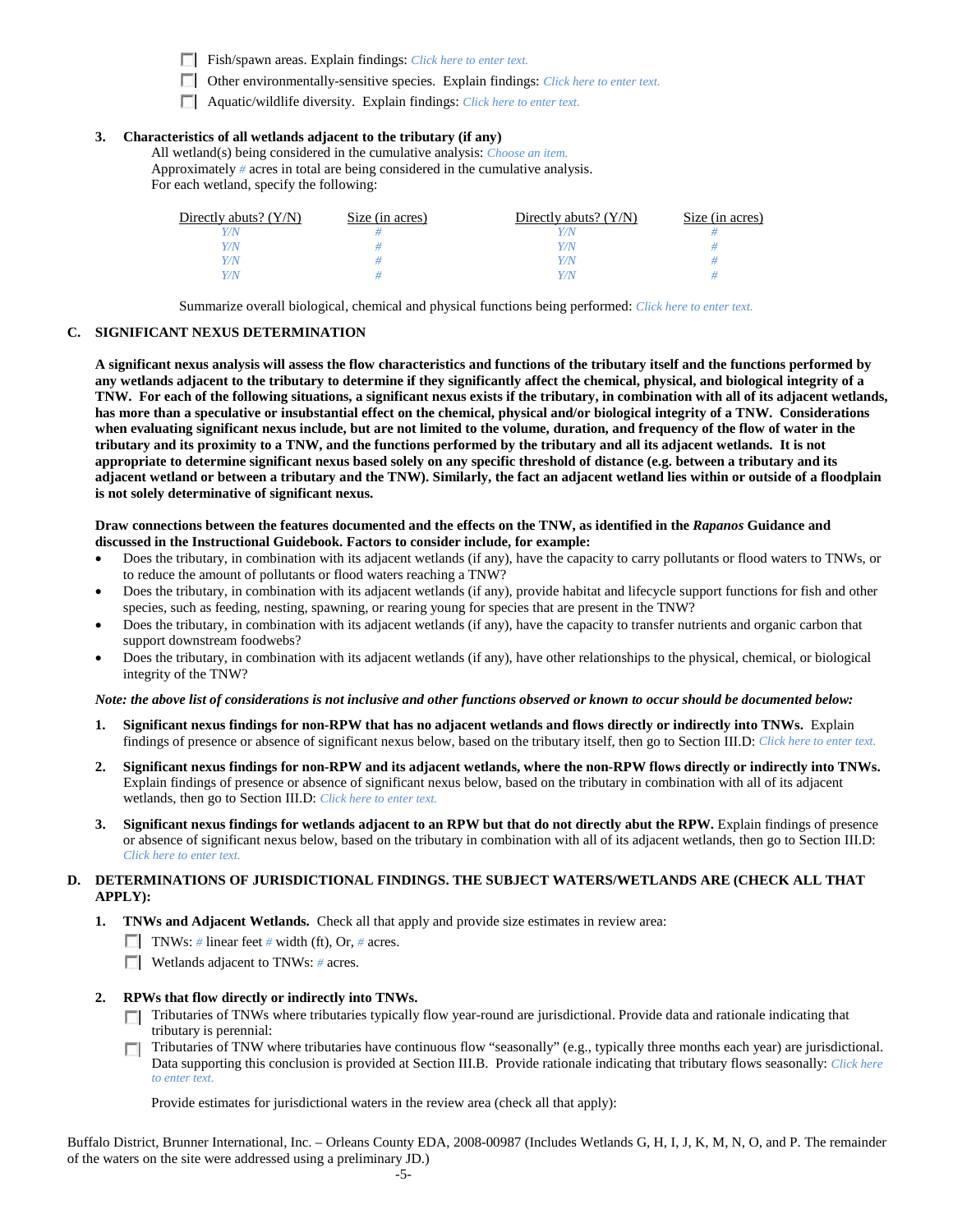$\Box$  Tributary waters: Tributary B totals linear feet width (ft).

Other non-wetland waters: # acres.

Identify type(s) of waters: *Click here to enter text.*

### **3. Non-RPWs[8](#page-5-0) that flow directly or indirectly into TNWs.**

 $\Box$  Waterbody that is not a TNW or an RPW, but flows directly or indirectly into a TNW, and it has a significant nexus with a TNW is jurisdictional. Data supporting this conclusion is provided at Section III.C.

Provide estimates for jurisdictional waters within the review area (check all that apply):

- **Tributary waters:** # linear feet # width (ft).
- Other non-wetland waters: # acres.

Identify type(s) of waters: *Click here to enter text.*

### **4. Wetlands directly abutting an RPW that flow directly or indirectly into TNWs.**

Wetlands directly abut RPW and thus are jurisdictional as adjacent wetlands.

- Wetlands directly abutting an RPW where tributaries typically flow year-round. Provide data and rationale  $\Box$ indicating that tributary is perennial in Section III.D.2, above. Provide rationale indicating that wetland is directly abutting an RPW:
- Wetlands directly abutting an RPW where tributaries typically flow "seasonally." Provide data indicating that tributary is seasonal in Section III.B and rationale in Section III.D.2, above. Provide rationale indicating that wetland is directly abutting an RPW: *Click here to enter text.*

Provide acreage estimates for jurisdictional wetlands in the review area: 8.8 acres.

### **5. Wetlands adjacent to but not directly abutting an RPW that flow directly or indirectly into TNWs.**

 $\Box$  Wetlands that do not directly abut an RPW, but when considered in combination with the tributary to which they are adjacent and with similarly situated adjacent wetlands, have a significant nexus with a TNW are jurisidictional. Data supporting this conclusion is provided at Section III.C.

Provide acreage estimates for jurisdictional wetlands in the review area: *#* acres.

- **6. Wetlands adjacent to non-RPWs that flow directly or indirectly into TNWs.** 
	- Wetlands adjacent to such waters, and have when considered in combination with the tributary to which they are adjacent **TT** and with similarly situated adjacent wetlands, have a significant nexus with a TNW are jurisdictional. Data supporting this conclusion is provided at Section III.C.

Provide estimates for jurisdictional wetlands in the review area: *#* acres.

### **7. Impoundments of jurisdictional waters. [9](#page-5-1)**

- As a general rule, the impoundment of a jurisdictional tributary remains jurisdictional.
- Demonstrate that impoundment was created from "waters of the U.S.," or
- Demonstrate that water meets the criteria for one of the categories presented above (1-6), or
- m. Demonstrate that water is isolated with a nexus to commerce (see E below).

#### **E. ISOLATED [INTERSTATE OR INTRA-STATE] WATERS, INCLUDING ISOLATED WETLANDS, THE USE, DEGRADATION OR DESTRUCTION OF WHICH COULD AFFECT INTERSTATE COMMERCE, INCLUDING ANY SUCH WATERS (CHECK ALL THAT APPLY):[10](#page-5-2)**

- which are or could be used by interstate or foreign travelers for recreational or other purposes.
- from which fish or shellfish are or could be taken and sold in interstate or foreign commerce.
- $\Box$  which are or could be used for industrial purposes by industries in interstate commerce.
- Interstate isolated waters.Explain: *Click here to enter text.*
- Other factors.Explain: *Click here to enter text.*

#### **Identify water body and summarize rationale supporting determination:** *Click here to enter text.*

Provide estimates for jurisdictional waters in the review area (check all that apply):

- Tributary waters: # linear feet # width (ft).
- Other non-wetland waters: *#* acres.
	- Identify type(s) of waters: *Click here to enter text.*
- **Wetlands:** # acres.

 $\frac{1}{8}$ See Footnote # 3.

<span id="page-5-1"></span><span id="page-5-0"></span><sup>&</sup>lt;sup>9</sup> To complete the analysis refer to the key in Section III.D.6 of the Instructional Guidebook.

<span id="page-5-2"></span><sup>&</sup>lt;sup>10</sup> Prior to asserting or declining CWA jurisdiction based solely on this category, Corps Districts will elevate the action to Corps and EPA HQ for review consistent with the process described in the Corps/EPA *Memorandum Regarding CWA Act Jurisdiction Following Rapanos.*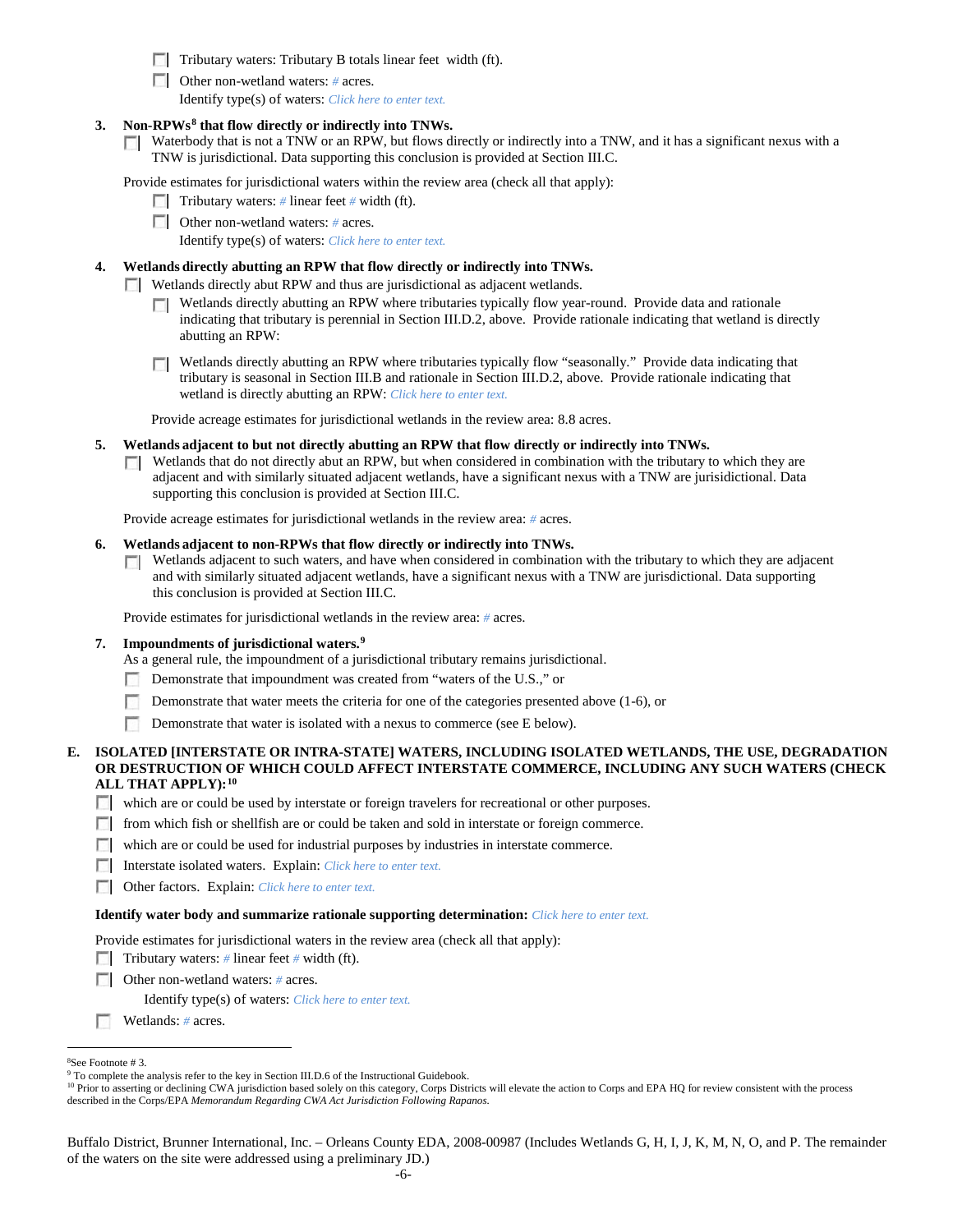### **F. NON-JURISDICTIONAL WATERS, INCLUDING WETLANDS (CHECK ALL THAT APPLY):**

- If potential wetlands were assessed within the review area, these areas did not meet the criteria in the 1987 Corps of Engineers Wetland Delineation Manual and/or appropriate Regional Supplements.
- Review area included isolated waters with no substantial nexus to interstate (or foreign) commerce.
	- Prior to the Jan 2001 Supreme Court decision in "*SWANCC*," the review area would have been regulated based solely on the ⊽ "Migratory Bird Rule" (MBR).
- г Waters do not meet the "Significant Nexus" standard, where such a finding is required for jurisdiction. Explain: Click here to enter text.
- Other: (explain, if not covered above): Wetland O and P are stormwater detention ponds excavated wholly in uplands and accept ⊽ runoff only from upland areas, and do not carry a relatively permanent flow of water to other waters.

Provide acreage estimates for non-jurisdictional waters in the review area, where the sole potential basis of jurisdiction is the MBR factors (i.e., presence of migratory birds, presence of endangered species, use of water for irrigated agriculture), using best professional judgment (check all that apply):

- Non-wetland waters (i.e., rivers, streams): *#* linear feet *#* width (ft).
- $\blacktriangleright$  Lakes/ponds: 0.34 acres.

 $\overline{\mathbf{v}}$ 

- $\sim$ Other non-wetland waters: *#* acres. List type of aquatic resource: *Click here to enter text.*.
- Wetlands: 0.28 acres.

Provide acreage estimates for non-jurisdictional waters in the review area that do not meet the "Significant Nexus" standard, where such a finding is required for jurisdiction (check all that apply):

- Non-wetland waters (i.e., rivers, streams): *#* linear feet *#* width (ft).
- Lakes/ponds: # acres.
- Other non-wetland waters: *#* acres. List type of aquatic resource: *Click here to enter text.*.
- Wetlands: # acres.

#### **SECTION IV: DATA SOURCES.**

**A. SUPPORTING DATA. Data reviewed for JD (check all that apply -** checked items shall be included in case file and, where checked and requested, appropriately reference sources below):

- Maps, plans, plots or plat submitted by or on behalf of the applicant/consultant: Site Map
- Data sheets prepared/submitted by or on behalf of the applicant/consultant.
	- $\nabla$  Office concurs with data sheets/delineation report.
	- Office does not concur with data sheets/delineation report.
- Data sheets prepared by the Corps: *Click here to enter text.*
- **Corps navigable waters' study:** *Click here to enter text.*
- U.S. Geological Survey Hydrologic Atlas: *Click here to enter text.*
	- USGS NHD data.
	- USGS 8 and 12 digit HUC maps.
- U.S. Geological Survey map(s). Cite scale & quad name: 1:24,000 Knowlesville NY
- USDA Natural Resources Conservation Service Soil Survey. Citation: Soil Survey of Orleans County, NY
- $\nabla$  National wetlands inventory map(s). Cite name: NWI Environmental Mapper
- $\triangledown$  State/Local wetland inventory map(s): State Freshwater Wetland Map
- $\overline{\phantom{a}}$ FEMA/FIRM maps: Shelby, NY

 $\Box$ 

- 100-year Floodplain Elevation is: *Click here to enter text.* (National Geodectic Vertical Datum of 1929)
- **Photographs:**  $\triangledown$  Aerial (Name & Date): Aerial provided in ORM on 2/14/14
	- or  $\overline{\triangledown}$  Other (Name & Date): 10/11/13
- **Previous determination(s).** File no. and date of response letter: Preliminary JD for remainder of the site, April, 2014.
- Applicable/supporting case law: *Click here to enter text.*  $\Box$
- Applicable/supporting scientific literature: *Click here to enter text.* п
- Other information (please specify): *Click here to enter text.*  $\Box$

### **B. ADDITIONAL COMMENTS TO SUPPORT JD:**

WATERS OUTSIDE U.S. ARMY JURISDICTION: